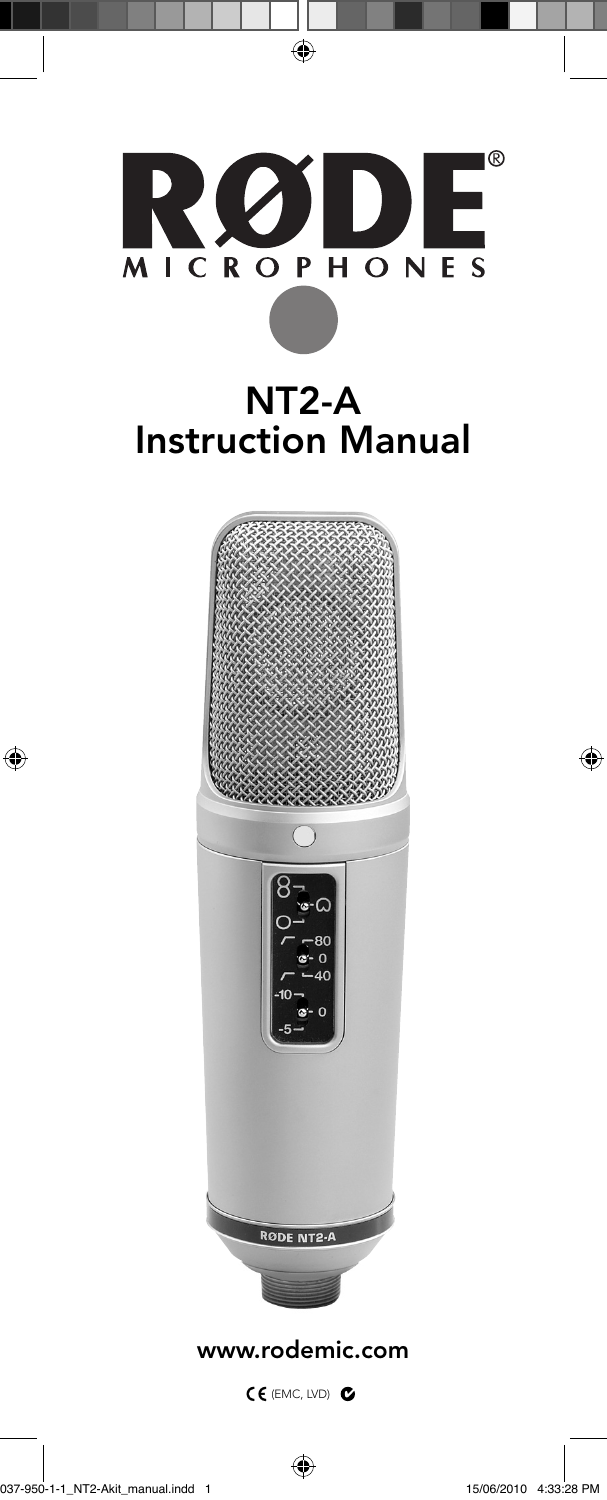#### Introduction

We at **RØDE** would like to thank you for investing in the RØDE NT2-A Multi-Pattern Large Diaphragm Condenser Microphone.

◈

The NT2-A carries on the tradition forged by the legendary NT2. It was recognised as the World's Best Studio Microphone by the MIPA in 2006, in addition to being awarded the Electronic Musician Editor's Choice.

The NT2-A's ability to evoke the silky smooth character of the legendary microphones of the 50's and 60's combined with its flexibility and superlative audio characteristics make it one of the most versatile condenser mics available.

We've titled this the 'NT2-A Studio Solution' as we've included everything you need to get truly professional vocal recordings - The world's best studio microphone, a studio grade pop shield and shock mount, premium cable, dust cover and of course  $\mathsf{RODE}'$ 's industry leading ten year warranty.

Not to mention, you also receive a free DVD exclusive to this Studio Solution package, with Grammy™ nominated producer John Merchant showing you how to get the best recordings from your NT2-A.

Please take the time to visit www.rodemic.com and register your microphone for a full ten year warranty.

⊕

Peter Freedman **RØDE** Microphones Sydney, Australia

⊕

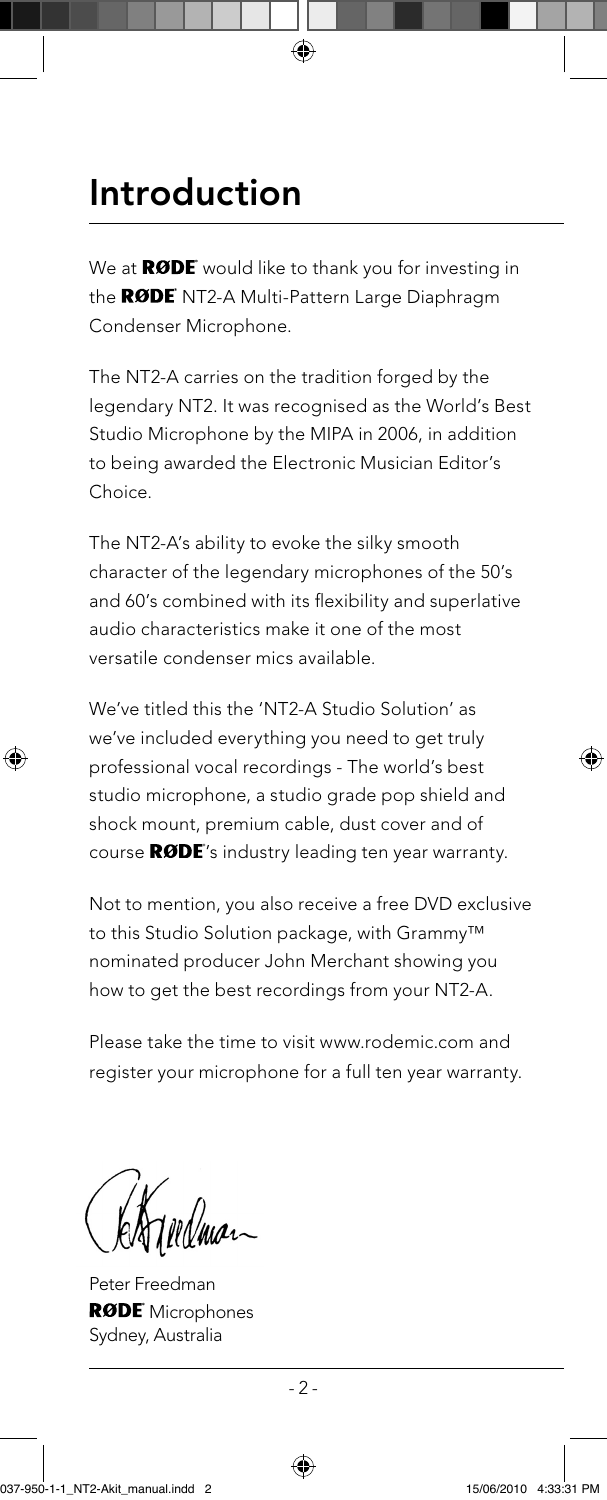### **Specifications**

Acoustic Principle: Pressure, Pressure gradient

**Directional** Pattern: Three position variable - Omni, Cardioid or Figure 8 (see graph)

◈

- Frequency Range: 20 Hz - 20 kHz (see graph)
- **Output** Impedence:
- Sensitivity: -36 dB re 1 Volt/Pascal (16 mV @ 94 dB SPL) +/- 2 dB @ 1kHz

200Ω

Equivalent Noise: 7dBA SPL (per IEC651)

Maximum Output:

⊕

+16dBu (@ 1kHz, 1% THD into 1KΩ load)

⊕

Dynamic Range: 140 dB (per IEC651, IEC268-15)

Maximum SPL: 147dB SPL (@ 1kHz, 1% THD into 1KΩ load) (157dB with PAD at maximum)

Signal/Noise: 87 dB SPL (A - weighted per IEC651)

Power Requirement: P48 (48V) phantom supply

Net Weight: 860gm

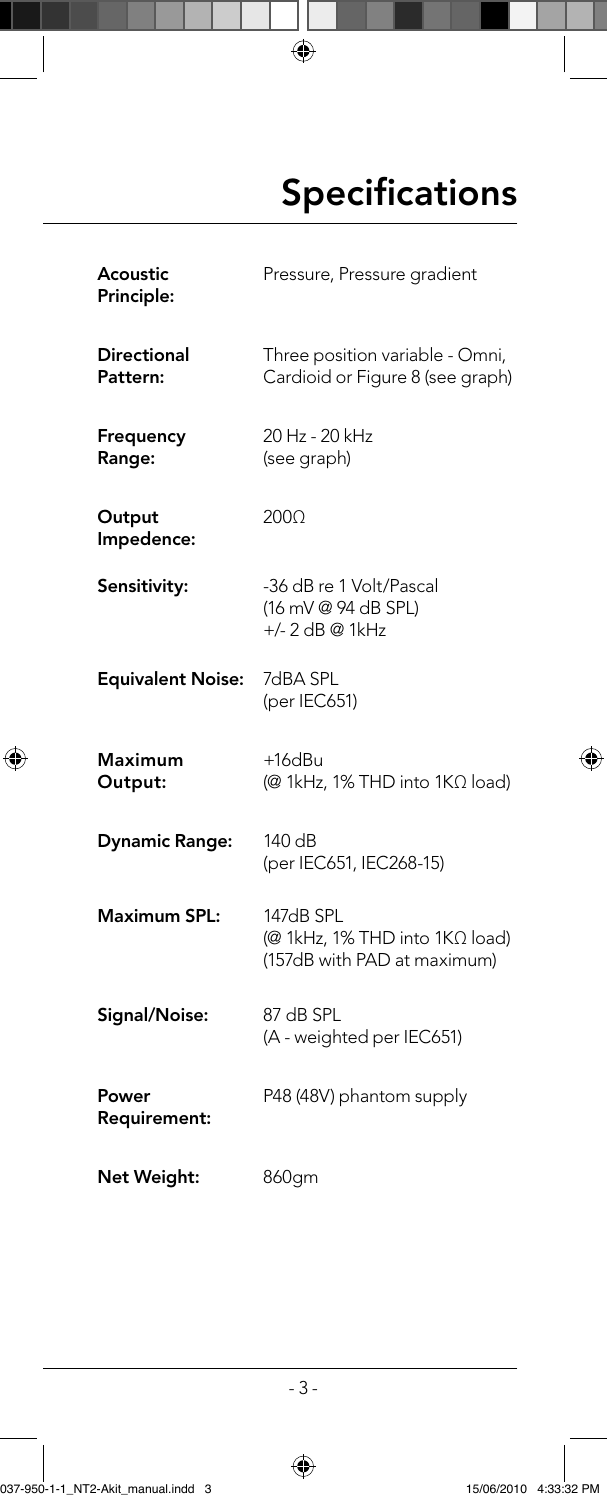## Specifications

#### Frequency Response



 $\bigoplus$ 



 $\bigoplus$ 



Cardioid



Omni



Figure 8

- 4 -

 $\bigoplus$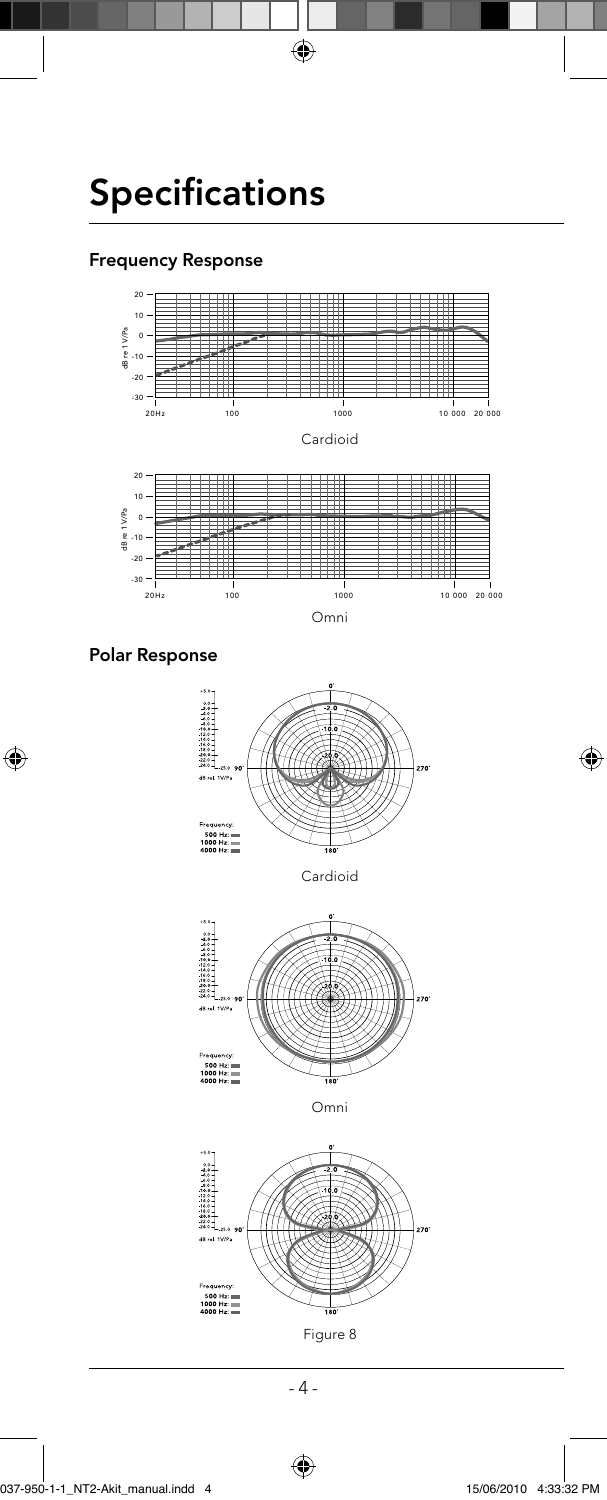#### Features

- Large 1" gold sputtered capsule
- On-body control of polar pattern, HPF and PAD

◈

- Three position variable polar pattern Omni, Cardioid or Figure 8
- Three position variable High-Pass Filter Flat, 40Hz or 80Hz
- Three position PAD 0dB, -5dB or -10dB
- Ultra low noise, transformerless surface mount circuitry
- Wide dynamic range
- Internal capsule shock mounting
- Made in Australia

⊕

• Full 10 Year warranty\*

### Accessories

⊕



SM6 Shock mount (including studio grade pop shield)



Microphone sleeve/ dustcover



Premium XLR Cable

\*Online product registration required.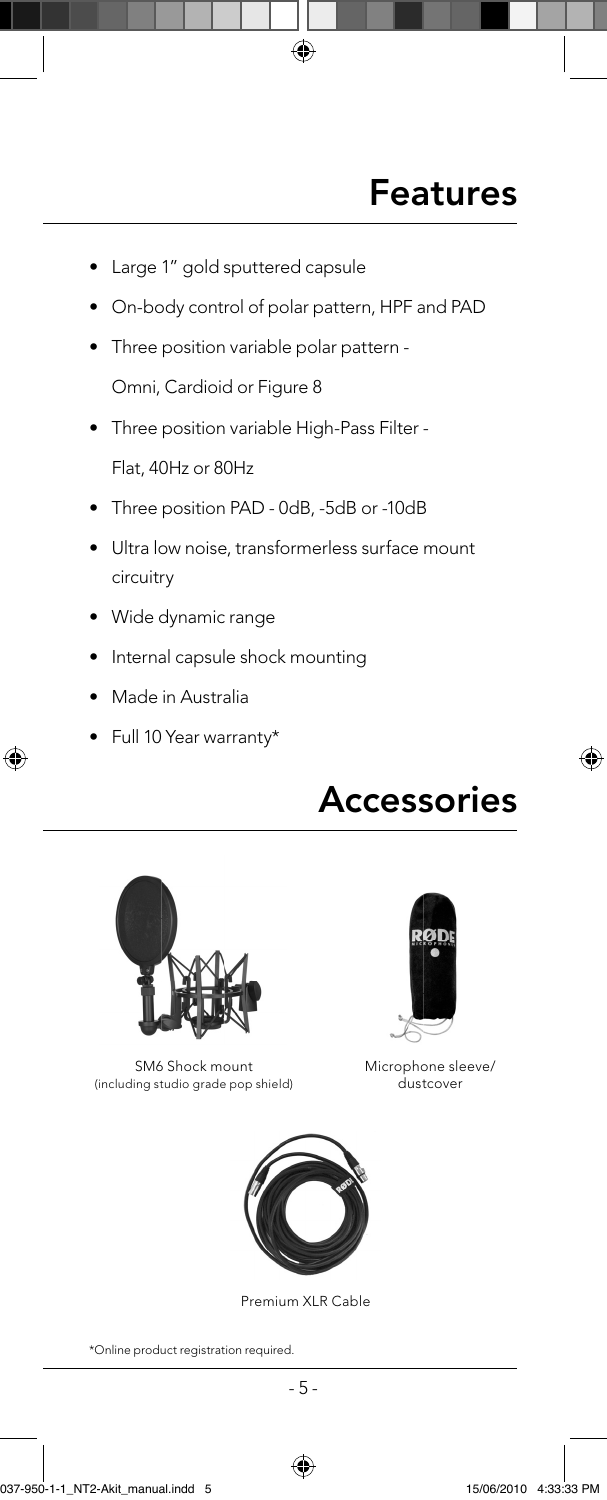## Using the NT2-A

The NT2-A is a phantom powered microphone. To operate correctly it requires a 48V phantom supply from the mixing console or other source.

◈

- Please ensure all cable connections are secure before applying power to the microphone, and allow a few moments for the microphone to stabilise after the power is turned on.
- The gold dot on the face of the NT2-A indicates the front of the microphone, and the pick-up area of the cardioid pattern. Please be sure to have the side with the dot facing the sound source you wish to record.



- 6 -

 $\bigoplus$ 

⊕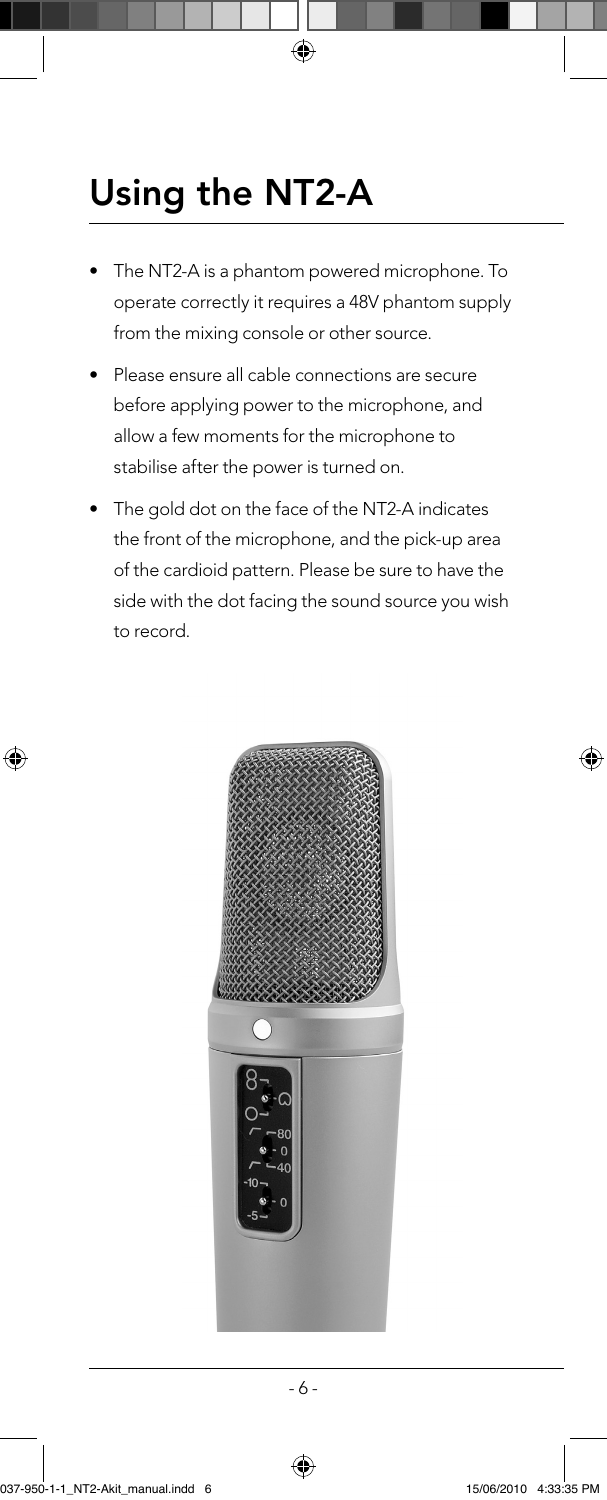# Using the NT2-A

• Microphone technique, or how to get the sound you want, requires experimentation. We suggest that you start with the channel EQ set to 'OFF' or 'FLAT' (no boost or cut). Try to get the sound you want by placing either reflective or absorbent panels at various angles adjacent to the source being recorded.

◈

- Changing the acoustic properties of the space around the microphone is our recommended initial approach for obtaining best sound quality. Remember you cannot change a room's acoustic properties with EQ.
- When the preferred sound has been achieved (as above) then EQ and effects such as reverb or indeed any signal processing can be used for enhancement, but should be used sparingly.
- It is worth mentioning that sometimes 'cutting' a particular frequency (sound) may be preferable to 'boosting' another. Of course 'boosting' can increase noise level and so should be done minimally.
- As with many other aspects of the recording process, finding the preferred 'sound' is a matter of experimentation.

 $-7 -$ 

⊕



⊕

♠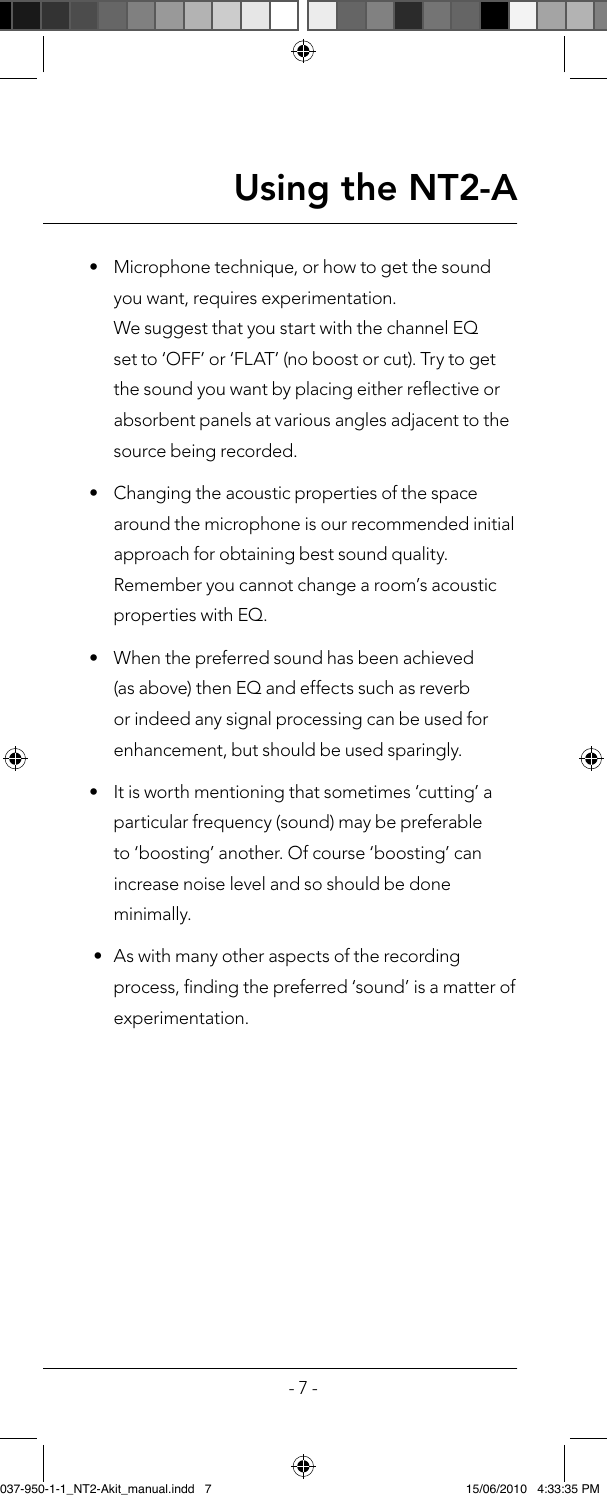## Setting the Polar Pattern

◈

The NT2-A polar pattern can be adjusted to either omni, through cardioid or figure of eight. This flexibility allows for more versatile recording of vocals, instruments and sound sources. After making a selection change, allow a few moments for the microphone to stabilise.





- Select the polar pattern via the top selector switch on the NT2-A body.
- When the cardioid position is selected (center), the microphone picks up sound from in front of the microphone, and rejects sound from the rear.



- 8 -

 $\bigoplus$ 

⊕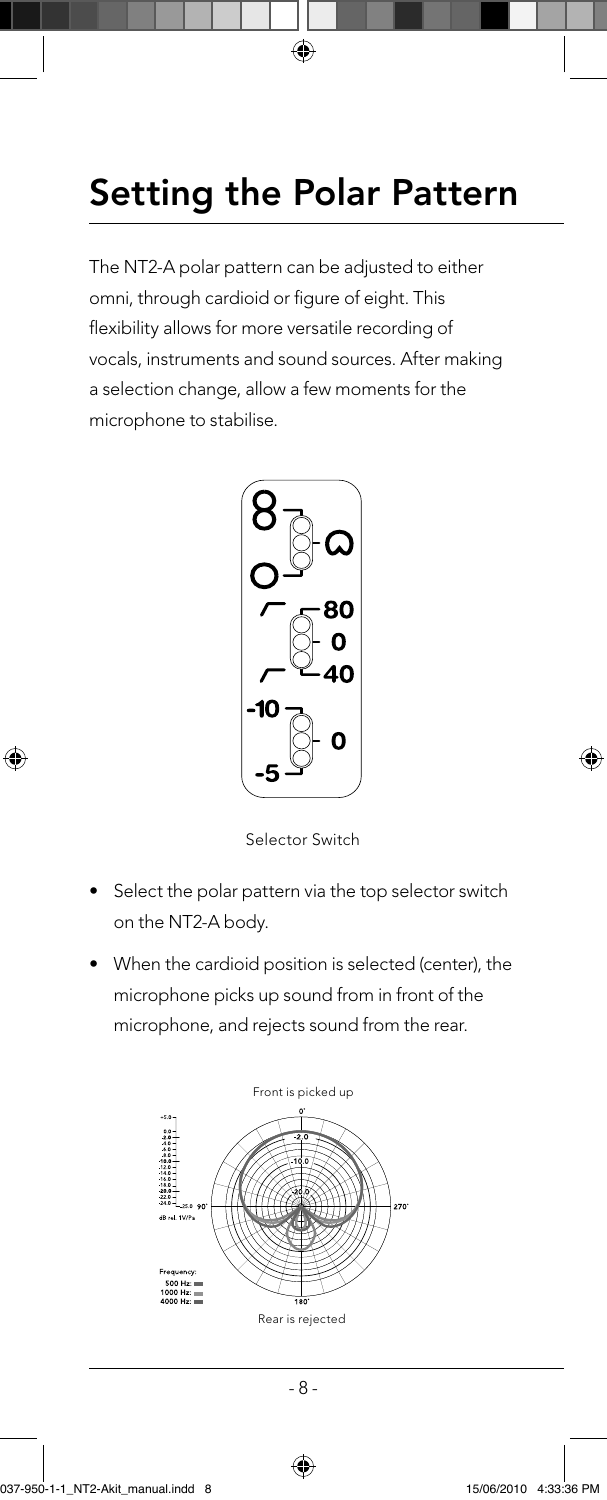#### Setting the Polar Pattern

◈

• When in the omni position (lower position), the microphone picks up sound from all around the microphone and there is less proximity effect than in cardioid mode. (Proximity Effect is an increase in lower (bass) frequencies when the sound source is 'close' to the microphone). The omni pattern is commonly used for room (ambient) miking or to record a more natural sound when close miking instruments.



Rear and sides are picked up

When in the figure 8 position (upper position), the microphone picks up sound from in front and behind, and rejects sound from the other two sides. This pattern is commonly used for interviews (Two people with the microphone between them) or in conjunction with a cardioid microphone to use the MS (mid-side) stereo recording technique.



 $-9 -$ 

⊕

⊕

◈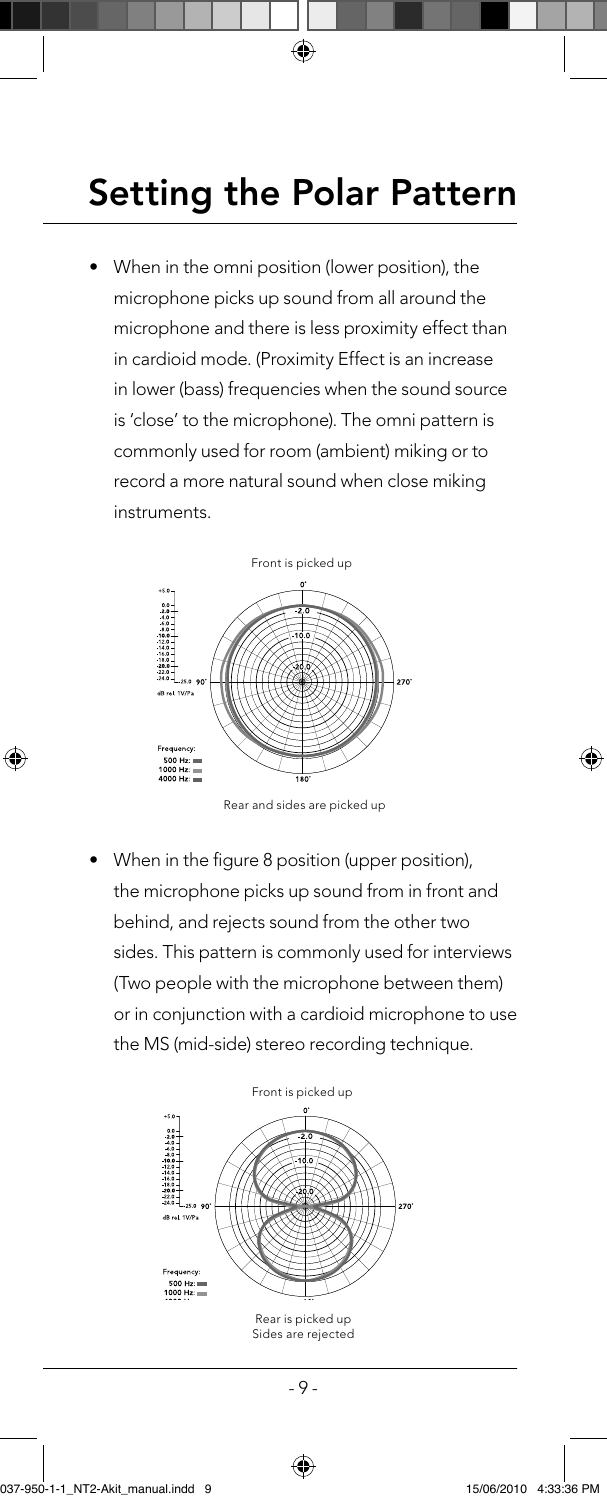# Setting the High-Pass Filter

The High-Pass Filter setting can be used to reduce the microphone's sensitivity to low frequency sounds, and is useful when you wish to avoid additional noise and vibration from outside traffic, air conditioning and machinery, foot tapping etc.

◈

The middle selector switch on the front of the NT2-A can be used to set the High-Pass Filter to 0Hz/Flat (center position), 40Hz (lower position) or 80Hz (upper position).

## Setting the PAD

The PAD setting can be used to attenuate the output level of the microphone so that it does not exceed the maximum input level of your recording device. This is useful when recording high SPL sources such as guitar amplifiers or percussion.

The bottom selector switch on the front of the NT2-A can be used to set the PAD at 0 (center position), -5dB (lower position) or -10dB (upper position).

## Storage

⊕

- After use the NT2-A should be removed from its mount, wiped with a dry, soft cloth and placed in the provided microphone sleeve/dust cover.
- Be sure to place the moisture-absorbent crystals (supplied) at the head of the microphone, so as to absorb any moisture present.
- Eventually this pack of crystals will need to be dried. This is indicated by the crystals turning pink in colour. They can easily be re-used by placing them in an oven at 100 - 150 degrees celsius for approximately ten minutes. The crystals will operate effectively again once they have turned blue.

⊕



◈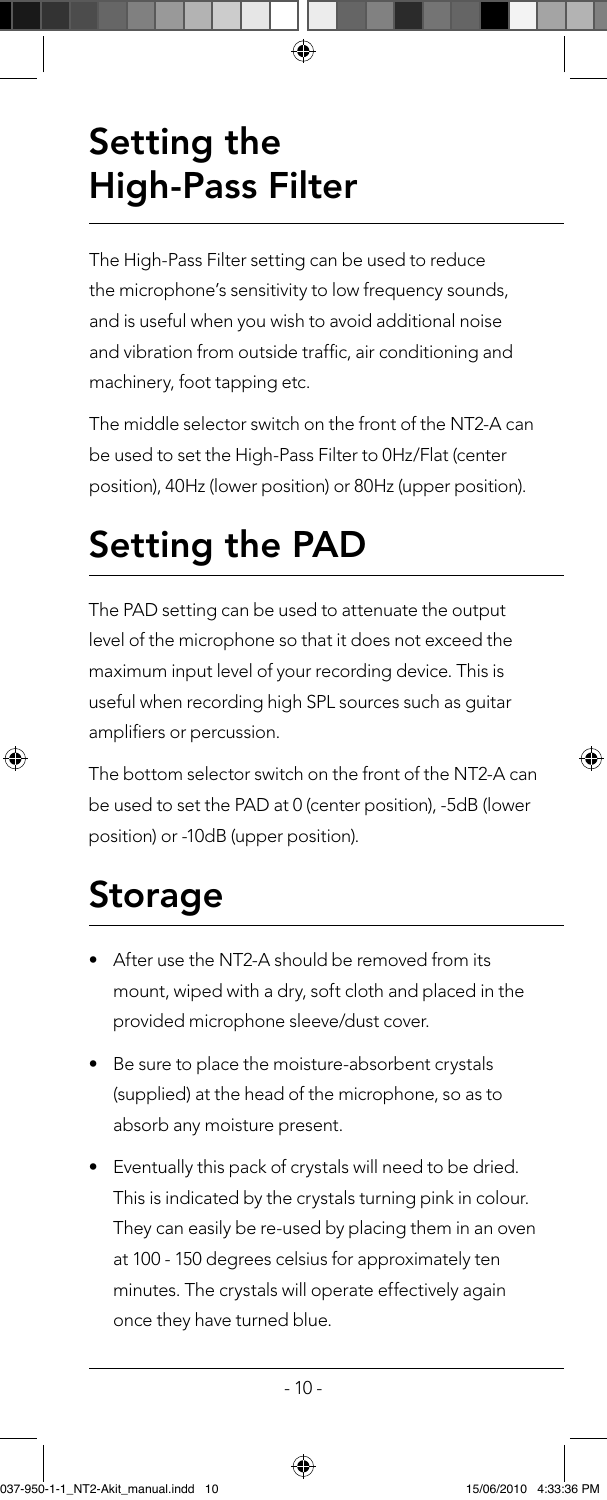## Settings Reminder

You may wish to keep a record of the settings you have made during a recording. Should you wish to recreate a section of a recording, or to capture the same "sound quality", you can refer to the manual and easily retrieve the mic's previous settings.

 $\bigoplus$ 

Date:

Description: / /









Date: / /

Description:







 $\bigoplus$ 

Date: / /

Description:







- 11 -

037-950-1-1\_NT2-Akit\_manual.indd 11 37-950-1-1\_NT2-Akit\_manual.indd 15/06/2010 4:33:36 PM 5/06/2010